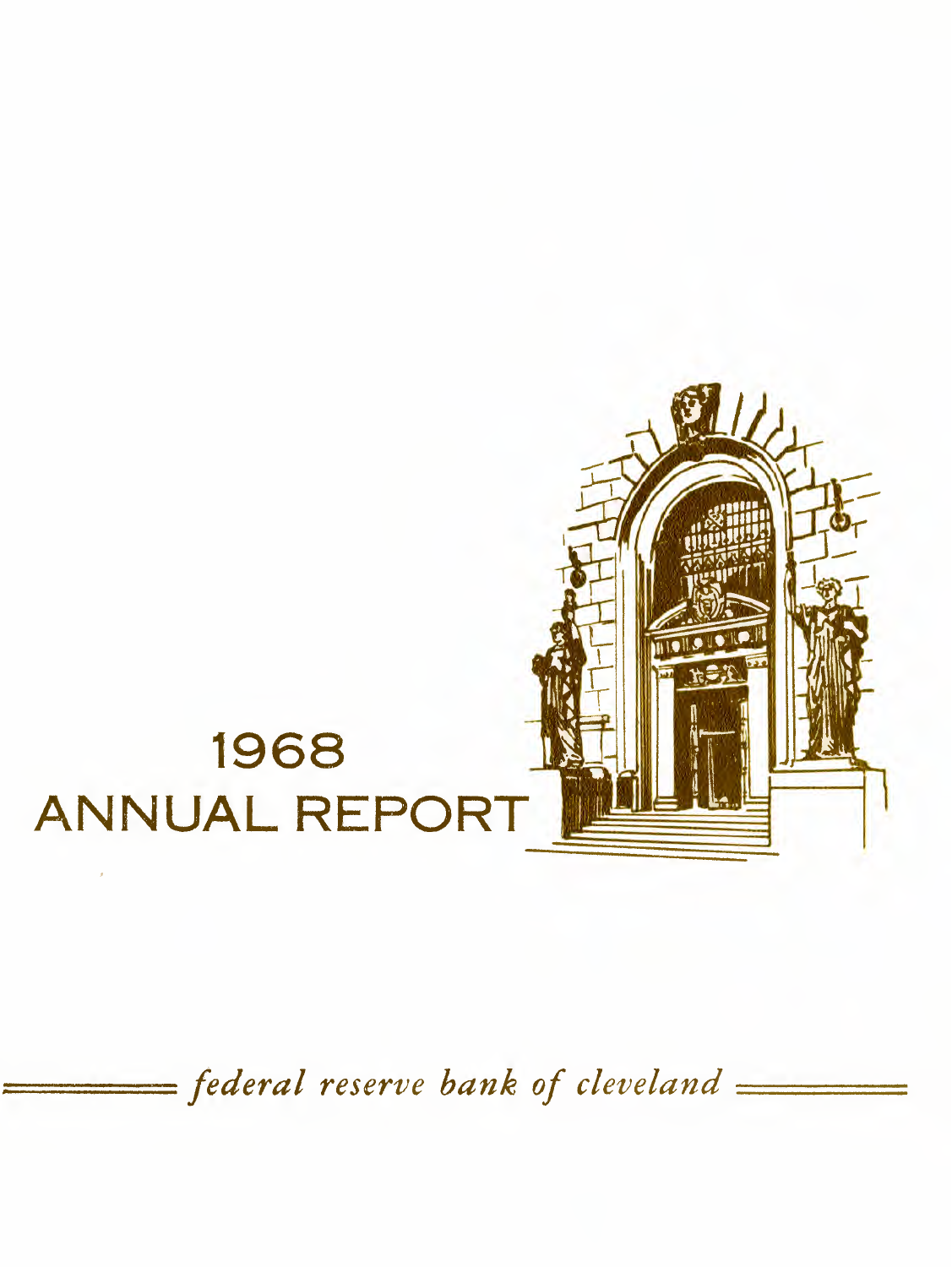# **CONTENTS**

 $\bar{y}$ 

| <b>Bank Regulation and Structural Changes</b> |  |  |
|-----------------------------------------------|--|--|
| in Fourth District Banking 4                  |  |  |
| Comparative Statement of Condition 14         |  |  |
| Comparison of Earnings and Expenses 14        |  |  |
| Directors and Officers 15                     |  |  |
| Branch Directors and Officers 16              |  |  |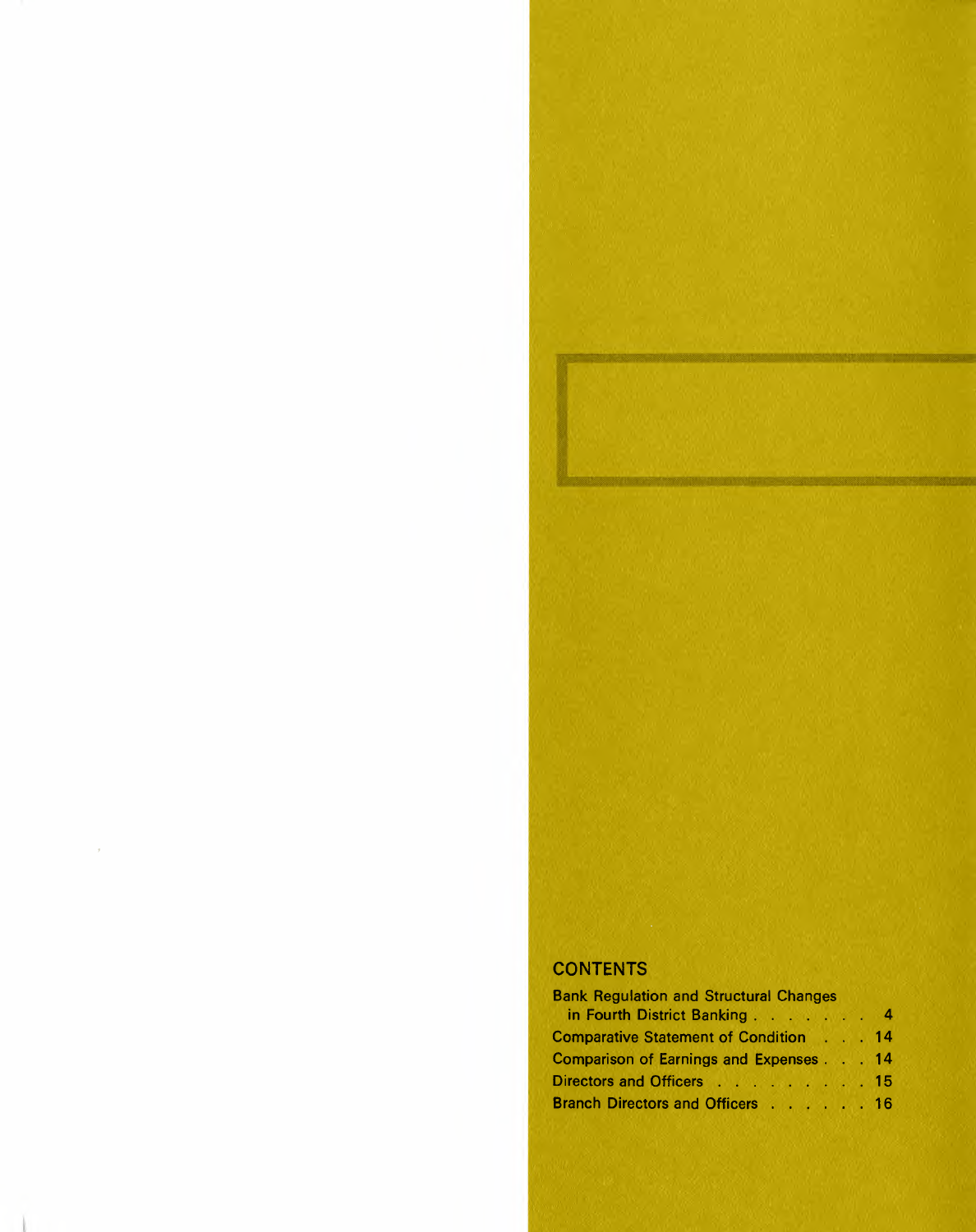# **FEDERAL RESERVE BANK OF CLEVELAND 1968 ANNUAL REPORT**



# **To the Banks in the Fourth Federal Reserve District:**

We are pleased to present the Annual Report of the Federal Reserve Bank of Cleveland for 1968, and to express our appreciation to the agricultural, business, and financial community in the Fourth District for cooperation and encouragement in helping us fulfill our responsibilities.

This year's Annual Report reviews the effects of the regulatory framework on banking structure and structural changes in the Fourth Federal Reserve District. Banking regulation has played an important role in banking structure in the District in recent years. The impact of the Bank Merger Act of 1960 on the size of acquiring banks is significant in the District. In particular, the merger activity of the larger banks declined sharply after the adoption of the 1960 Act.

With the advent of one-bank holding companies, the expansion of registered bank holding companies, and the continued large number of bank mergers, analysis of banking structure has become increasingly important. Hopefully, the information provided in this Annual Report will promote understanding of this subject.

Clay Co. Brodo

CHAIRMAN OF THE BOARD PRESIDENT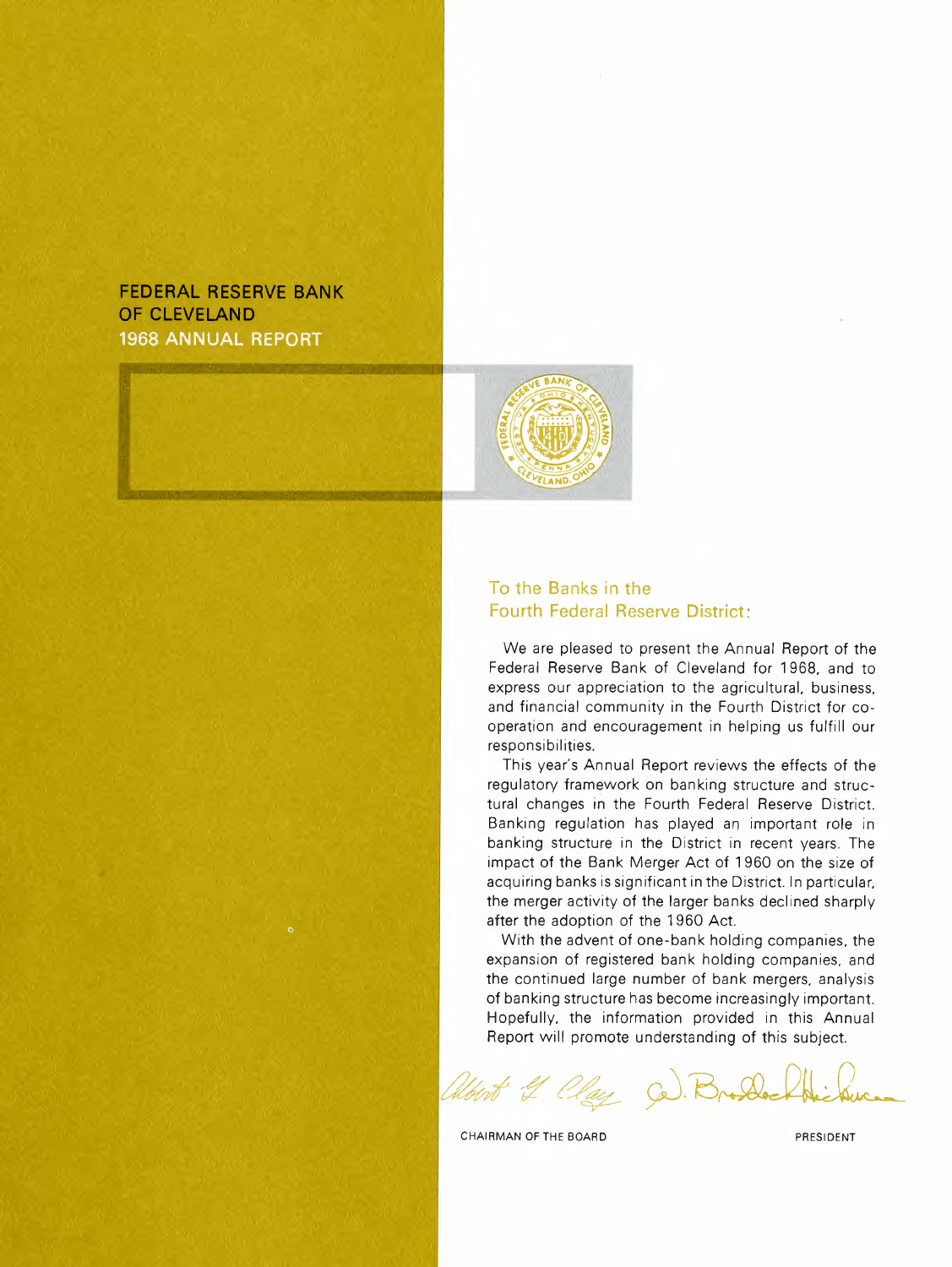

# **BANK REGULATION AND STRUCTURAL CHANGES IN FOURTH DISTRICT BANKING**

The structure of commercial banking has changed substantially in recent years, with branch banking, mergers, and holding companies the major avenues of bank expansion. Although many factors influence the structure of banking, the nature and dimensions of bank regulation are particularly significant. This article reviews the regulatory framework that applies to banking structure and, against that background, examines structural changes in banking in the Fourth Federal Reserve District during the 1954-1967 period.

## **REGULATION OF BANKING STRUCTURE**

The number, size, and geographical distribution of banks and banking offices represent the major elements

of banking structure. As presently arranged. a complex set of state and Federal regulations affect that structure. Broadly, these regulations attempt to promote an efficient banking system, one that affords the largest possible volume of banking services to the public at the lowest possible cost. Although the economic theory of competition provides a standard for evaluating the structure of banking, economic theory provides little operational guidance for the regulatory authorities, since it is difficult to reduce competition to measurable dimensions. Consequently, bank regulation has little theoretical guidance in attempting to achieve an "optimum" banking structure. Ironically. there is even a question as to whether an optimum banking structure is feasible or attainable.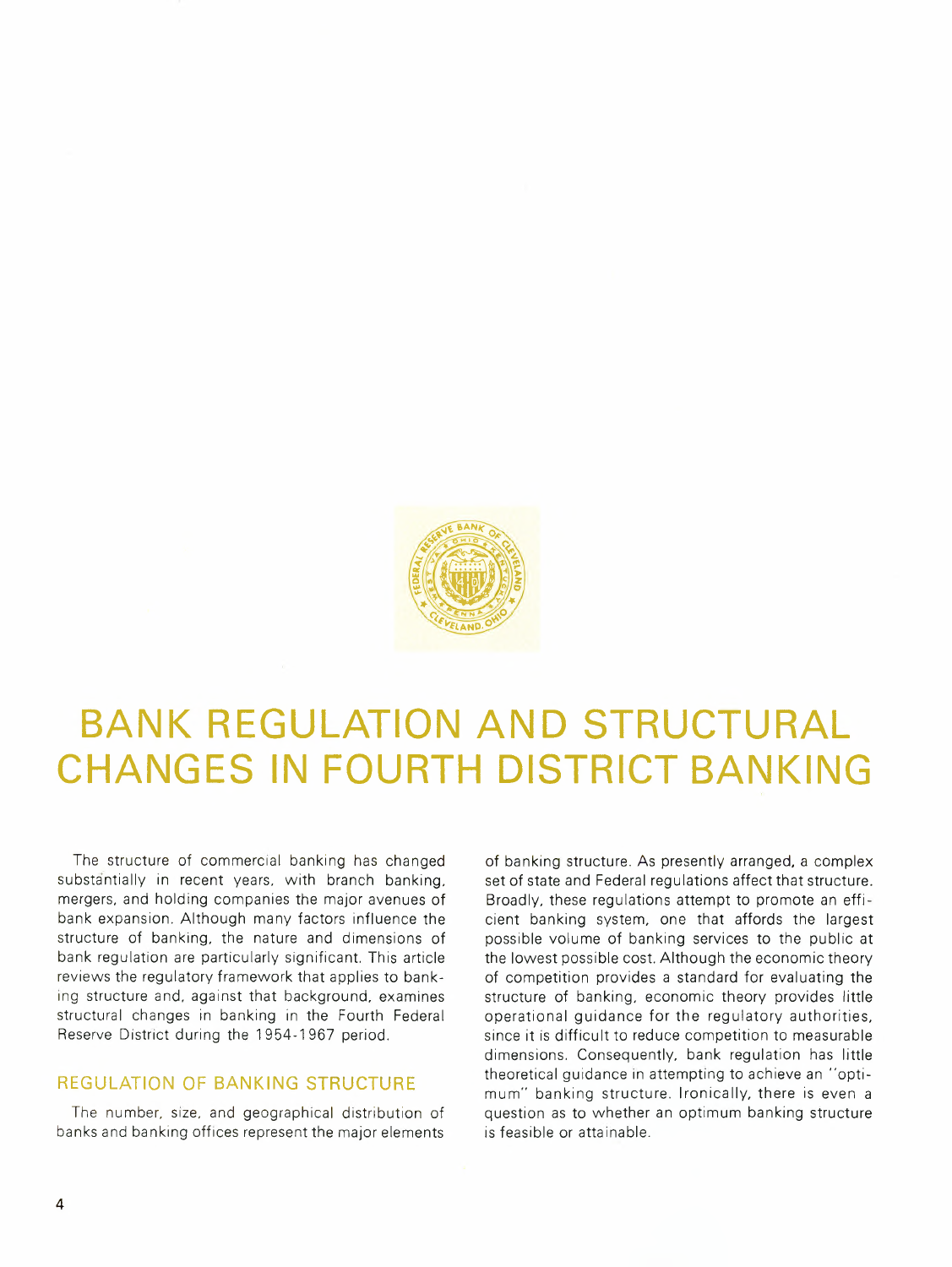In general, bank regulation can alter banking structure by restricting or encouraging entry into bankingthe formation of new banks and the dissolution of existing banks-and by limiting or encouraging growth of banks through branching, mergers, and holding companies. Restriction of bank entry, a fundamental structural regulation, is achieved by limiting the issuance of new bank charters, which in turn influences the number of banks. The Comptroller of the Currency has authority to issue new charters for national banks, and state banking authorities issue new charters for state banks. Although state laws establish the broad geographical limits of new branches, the Comptroller of the Currency, the Federal Reserve System, and the state banking authorities are able to influence the number and location of new branches within these broad limits.

Regulation of bank mergers has become an increasingly important means of influencing the structure of banking. Before 1960, a loose combination of capital requirements and branching restrictions were applied to bank mergers. However, the Bank Merger Act of 1960 established specific criteria to evaluate bank mergers. Depending on the type of charter held by the resulting bank, prior written consent must be obtained from the Comptroller of the Currency, the Federal Deposit Insurance Corporation, or the Federal Reserve System for all mergers involving banks insured by the Federal Deposit Insurance Corporation. During the 1960's, the Antitrust Division of the Department of Justice and the courts also entered into bank merger regulation through an extension of antitrust laws to banking.

Authority to regulate bank expansion through holding companies was lodged with the Federal Reserve System under the Bank Holding Company Act of 1956, which applied the general objectives of antitrust laws to banking and restricted the connections between bank holding companies and nonbank businesses. Recently, bank holding companies have generated additional interest among regulatory authorities because of the increased number of registered bank holding companies and one-bank holding companies.

### **HOLDING COMPANIES**

Under the Bank Holding Company Act of 1956, a bank holding company is required to register with the

Federal Reserve System if the holding company controls 25 percent or more of the voting shares of each of two or more banks. Registration is not required if a holding company owns only one bank-a one-bank holding company. One-bank holding companies can be bank or nonbank originated. A one-bank holding company can enter into activities either related or unrelated to banking that are prohibited to an individual bank or a registered bank holding company. The Comptroller of the Currency authorizes national banks (under their incidental powers) to organize subsidiaries, but 80 percent of the stock of the subsidiary must be owned. The Federal Reserve System also recently authorized state member banks to have certain subsidiaries; however, a state member bank must own virtually all of the stock of the subsidiary.

At present. information on one-bank holding companies (either bank or nonbank originated) is still sketchy and incomplete. Nevertheless, there are at least presumptive differences between nonbank corporations or conglomerates that own a bank and banks that acquire both financial and nonfinancial subsidiaries through a bank originated one-bank holding company. Most recently, the emphasis has been on banks that establish a holding company structure in order to acquire both related and unrelated business subsidiaries. The rapidly increasing popularity of bank originated one-bank 'holding companies has raised a number of questions about the implications of a greater range of nonbank activities for the banking system.

## **MERGER LEGISLATION**

Although bank holding companies are currently the center of attention, during the past two decades, merger activity accounted for the major structural changes in banking in both the United States and the Fourth District. For example, during the 1950's in the nation as a whole, 1,503 banks with assets of more than \$25 billion were absorbed through mergers. The upsurge of merger activity in the 1950's, coupled with the lack of clear standards for judging the desirability of proposed mergers, prompted Congress to pass the Bank Merger Act of 1960. Briefly, the Act states that:

no insured bank shall merge or consolidate with any other insured banks ... without the prior written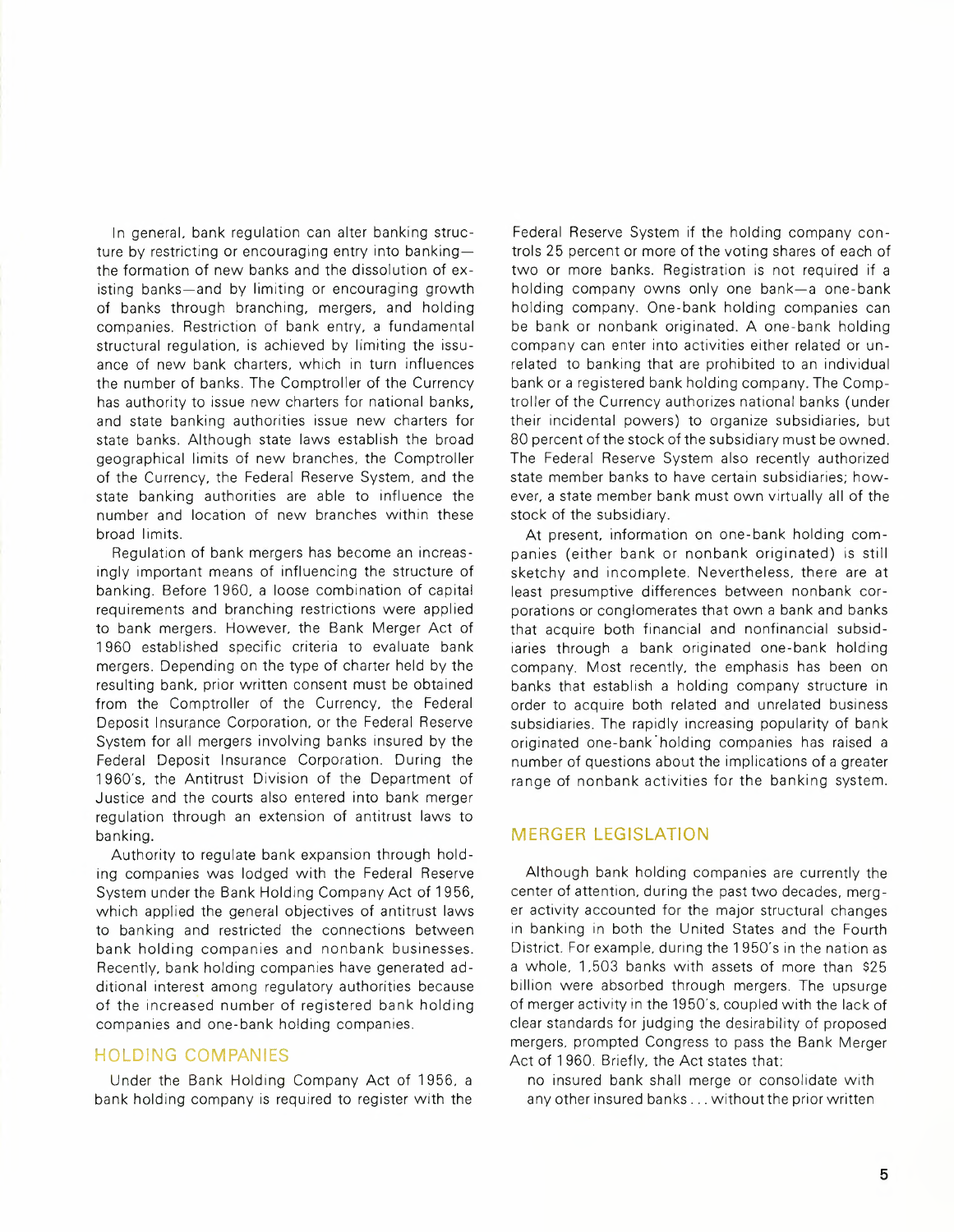

#### Chart 2.

## **COMMERCIAL BANKS and BANKING OFFICES**

Fourth District



consent (i) of the Comptroller of the Currency if the ... resulting bank is to be a national bank or a District bank, or (ii) of the Board of Governors of the Federal Reserve System if the ... resulting bank is to be a state member bank (except District bank), or(iii) of the Federal Deposit Insurance Corporation if the ... resulting bank is to be a nonmember insured bank.

Moreover, seven factors were to be considered in evaluating a merger:

- 1. The financial history and condition of the banks involved;
- 2. The adequacy of the resulting bank's capital structure:
- 3. The future earnings prospects of the resulting bank;
- 4. The general character of the resulting bank's management;
- 5. The convenience and needs of the community to be served;
- 6. Whether or not the corporate powers of the resulting bank are consistent with the purpose of the Act; and
- 7. The effect of the transaction on competition (including any tendency toward monopoly).

In addition, the 1960 Act stated that the Attorney General and the banking agencies should provide advisory reports on the competitive effects of proposed mergers.

Although the Federal agencies generally believed they had the final authority over bank mergers and that no one of the seven factors was to be regarded as controlling, there was considerable uncertainty about the weight to be attached to the competitive effects of a merger. The uncertainty regarding the role of competitive effects was resolved in 1963, however, when the Supreme Court ruled that the proposed merger of two Philadelphia banks was in violation of Section 7 of the Clayton Act. In general, this section of the Clayton Act prohibits a corporation engaged in commerce from buying the stock or assets of another corporation if the acquisition would substantially lessen competition, or tend to create a monopoly. In addition, the Supreme Court held that a merger cannot be saved by some reckoning of social benefits to the community if the merger violates antitrust laws. The Supreme Court further defined the role of competition and antitrust laws in 1964, when it ruled against the proposed merger of two banks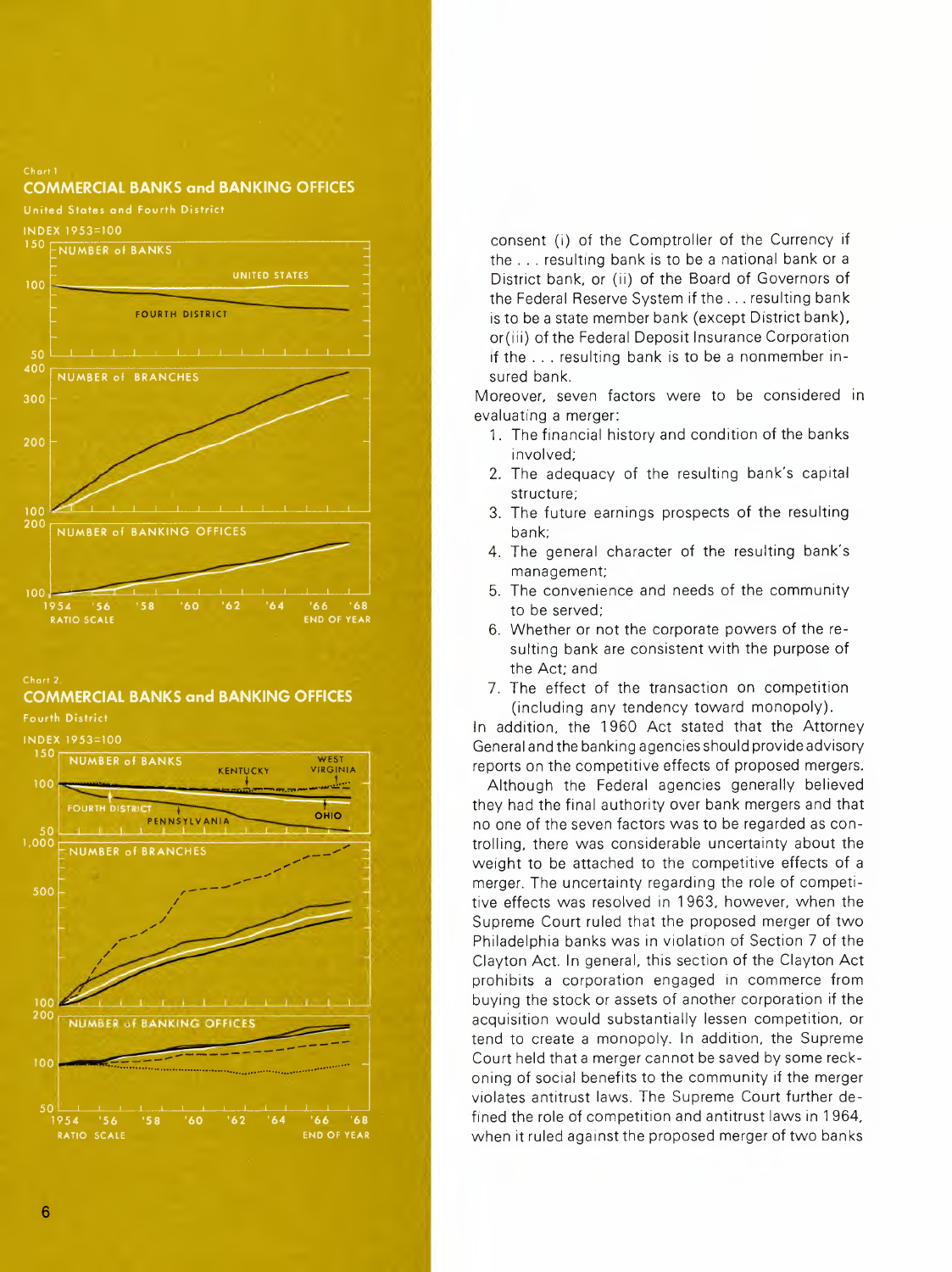in Lexington, Kentucky, on the grounds that, if a merger eliminated a substantial competitor in banking, the merger violated the Sherman Act.

The confusion about the application of antitrust laws to bank mergers led to Congressional reassessment of the 1960 Act and eventually to the Bank Merger Act Amendment of 1966. The Amendment, which was also incorporated in the Bank Holding Company Act presented a revised set of standards that the supervisory agencies, the Justice Department, and the courts were to apply to bank mergers. Essentially, the Amendment incorporates Section 2 of the Sherman Act and Section 7 of the Clayton Act into the Bank Merger Act. The relevant section now reads:

The responsible agency shall not approve

(A) any proposed merger transaction which would result in a monopoly, or which would be in furtherance of any combination or conspiracy to monopolize or to attempt to monopolize the business of banking in any part of the United States, or

(B) any other proposed merger transaction whose effect in any section of the country may be substantially to lessen competition, or tend to create a monopoly, or which in any other manner would be in restraint of trade, unless it finds that the anticompetitive effects of the proposed transaction are clearly outweighed in the public interest by the probable effect of the transaction in meeting the convenience and needs of the community to be served. In every case, the responsible agency shall take into consideration the financial and managerial resources and future prospects of the existing and proposed institutions, and the convenience and needs of the community to be served.

As in the 1960 Act, advisory reports on proposed mergers are required from the Justice Department and the banking agencies. After approval, a merger cannot be consummated until a 30-day waiting period elapses to allow the Justice Department time to initiate antitrust action. If the Justice Department begins antitrust action, an approved merger cannot be consummated, unless the court orders otherwise.

Although the 1966 Amendment removed some uncertainty about the standards to be applied to bank mergers, it did not resolve all of the issues. Nevertheless, since 1966, competitive effects of proposed mergers have been given prime consideration. If there are no

#### **Table I**

#### **Banking Structure Changes United States and Fourth District** Selected Periods, 1954-1967

|                                                | 1954-<br>1960  | $1961 -$<br>1967. | Total<br>1954-<br>1967 |
|------------------------------------------------|----------------|-------------------|------------------------|
| <b>New Bank Charters</b>                       |                |                   |                        |
| <b>United States</b>                           | 734            | 1,358             | 2,092                  |
| <b>Fourth District</b>                         | 12             | 24                | 36                     |
| <b>Banks Absorbed</b><br><b>Through Merger</b> |                |                   |                        |
| <b>United States</b>                           | 1,250          | 1,038             | 2,288                  |
| <b>Fourth District</b>                         | 151            | 129               | 280                    |
| <b>Branches Established</b> *                  |                |                   |                        |
| <b>United States</b>                           | 4,452          | 7,812             | 12,264                 |
| <b>Fourth District</b>                         | 499            | 516               | 1,215                  |
| <b>Holding Companies</b>                       | 1956           | 1960              | 1967                   |
| <b>Registered</b><br><b>Holding Companies</b>  |                |                   |                        |
| <b>United States</b>                           | 53             | 47                | 74                     |
| <b>Fourth District</b>                         | $\overline{2}$ | $\overline{2}$    | з                      |
| <b>Affiliates</b>                              |                |                   |                        |
| <b>United States</b>                           | 428            | 426               | 603                    |
| <b>Fourth District</b>                         | 23             | 24                | 29                     |
|                                                |                |                   |                        |

**• Includes conversion of banksacquired through merger Into branches** of the acquiring institution.

**Sources: Board of Governors of the Federal Reserve System and Federal Reserve Bank of Cleveland**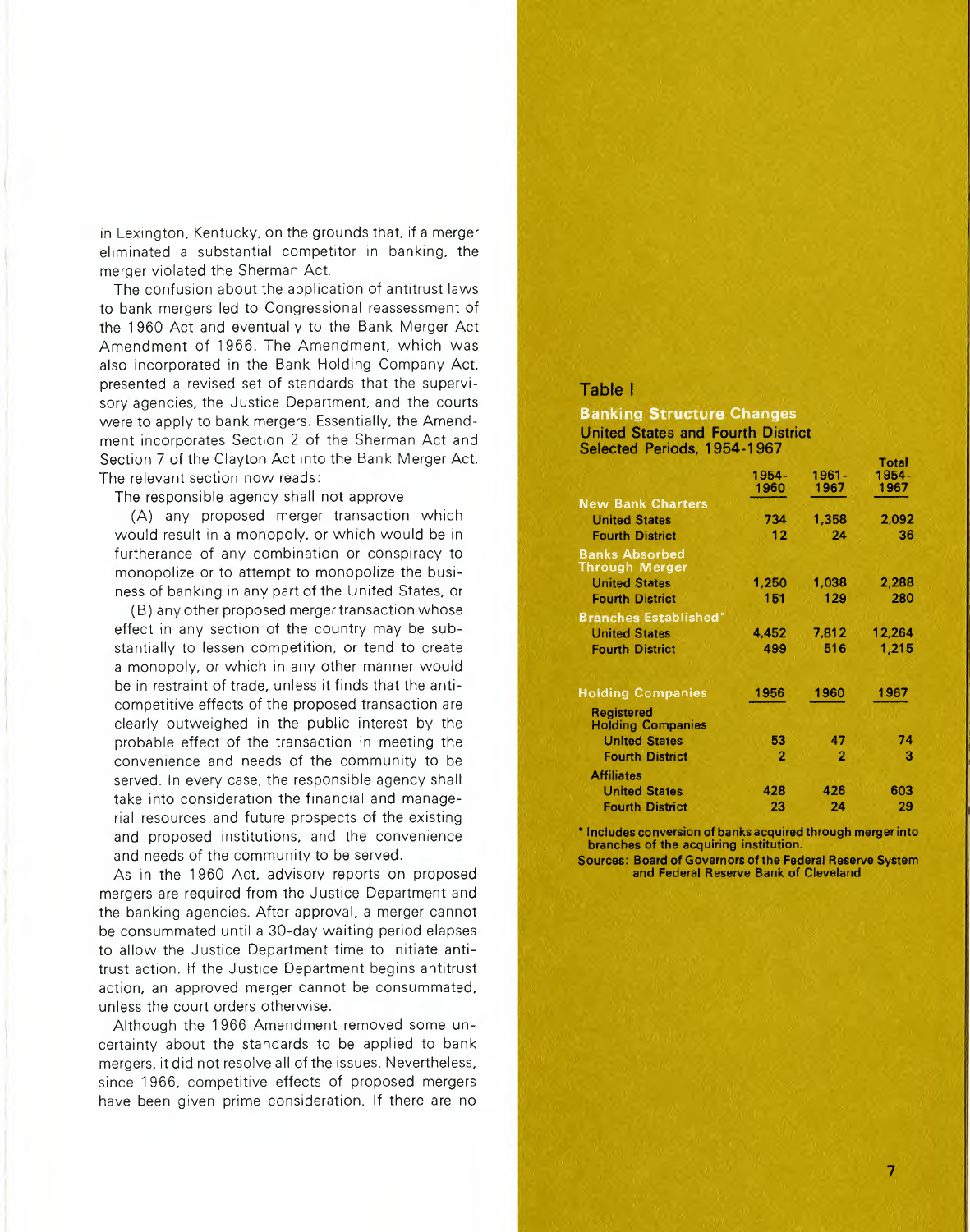#### Chart 3. PERCENT DISTRIBUTION of ACQUIRING BANKS by ASSET SIZE

Fourth District - 1954-1960 and 1961-1967



#### Chart 4. PERCENT DISTRIBUTION of ACQUIRED BANKS by ASSET SIZE

Fourth District - 1954-1960 and 1961-1967



existing or potentially adverse competitive effects, the proposed merger is usually approved, assuming capital structure, managerial, and other factors are satisfactory. If it is determined that the proposed transaction would have adverse competitive effects, then it must be established that the benefits to the public will exceed the anticompetitive effects. For example, the banks participating in the merger must establish that there are needs for banking services that are either unserved or not conveniently available. Moreover, the banks must prove that there are no alternative ways to obtain conveniently the needed banking services with less anticompetitive effects. If there are such alternatives, it must be shown that the alternatives either were tried and failed or would be unlikely to succeed. However, since the Supreme Court has not sustained the convenience and needs defense in any case reaching the court. the competitive factors must be considered as dominant in evaluating proposed bank mergers.

## **FOURTH DISTRICT DEVELOPMENTS, 1954-1967**

A number of factors-new bank charters, branching, mergers, and holding companies were important in the evolution of banking structure in the nation during 1954-1967, although these factors had different relative effects in the Fourth District and in the nation (see Table I). Bank mergers and the establishment of branch offices were clearly the two major avenues of change in banking structure in the Fourth District during 1954- 1967, as shown in Table I.

The most significant difference between the Fourth District and the nation appears to be in the relationship between the number of new bank charters and the number of mergers. During the 1954-1967 period, the number of mergers in the District greatly exceeded the number of new banks established, in contrast to the nation as a whole, where the number of new banks was nearly equal to the number of mergers. As a result. although the net decline in number of banks was about the same in the District and the nation, the decline in the District represented a reduction of 23 percent. while that in the nation was less than 1 percent.

As shown in Table II, the number of branches in the nation tripled during the period under review, while the number of branches in the Fourth District increased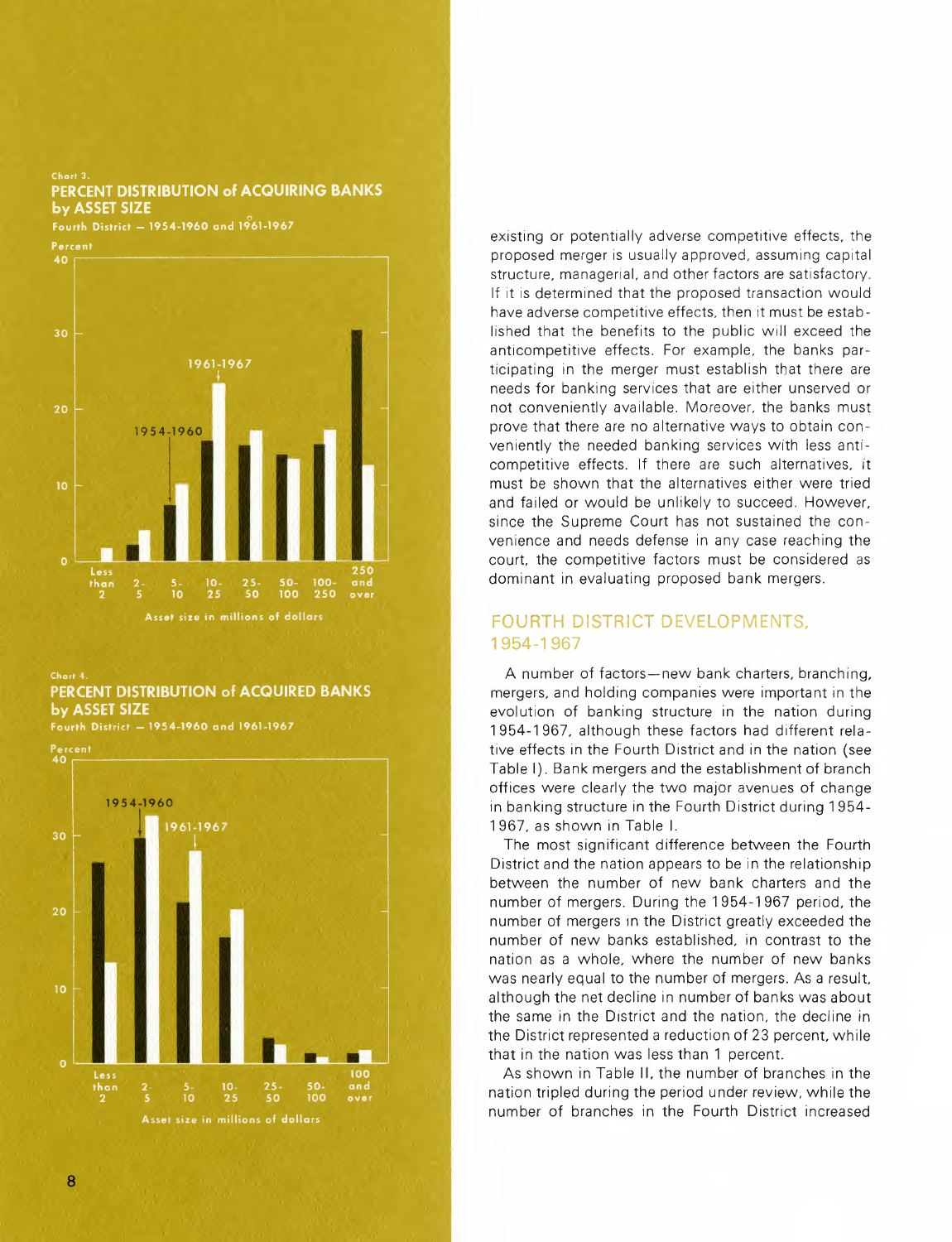fourfold. Reflecting the contrasting patterns between the District and the nation in the number of banks and branches, the relative growth of banking offices (banks plus branches) was about equal (see Chart 1).

In the United States as a whole, the relative decline in the number of national and state banks was nearly the same during the period under review (see Table II). In the District, however, there was a 25.2 percent decline in the number of state banks, compared with a 19.7 percent decline in the number of national banks.

Differences between the District and the nation are also apparent with respect to membership in the Federal Reserve System (see Table II). (Because national banks are required to be members, data are shown for state banks only.) In the nation as a whole, 15 percent of state banks were members of the Federal Reserve System in 1967, compared with 21 percent in 1954. On the other hand, the proportion of state member banks in the Fourth District only declined from 34.6 percent to 30.6 percent between 1954 and 1967.

As indicated in Chart 2, during 1954-1967, the District portion of Pennsylvania experienced the sharpest drop in the number of banks (43 percent). In Ohio and the District portion of Kentucky, the number of banks declined moderately (16 percent and 7 percent, respectively), while the number of banks in the District portion of West Virginia was, on balance, unchanged.

During 1954-1967, the number of branch offices increased at about the same rate in both Ohio and the District portion of Pennsylvania. (In Ohio and Kentucky, branches may be operated throughout the home office county; in Pennsylvania, branches may be operated throughout the home office county and contiguous counties.WestVirginia does not permit branch banking.) Few branches were in operation in Kentucky in 1954, but the number grew rapidly thereafter.

As shown in Chart 2, the number of banking offices increased at about the same rate in Ohio and Pennsylvania, somewhat less rapidly in Kentucky, and remained unchanged in West Virginia.

# **MAJOR ASPECTS OF FOURTH DISTRICT MERGER ACTIVITY**

Bank mergers obviously played an important role in changing the banking structure of the Fourth District

## **Table II**

**Selected Data on Number and Type of Banks United States and Fourth District January 1, 1954 and December 31, 1967**

|                                                     | 1954   | 1967   | Percent   |
|-----------------------------------------------------|--------|--------|-----------|
|                                                     |        |        | Change    |
| <b>Banks and</b>                                    |        |        |           |
| <b>Banking Offices</b>                              |        |        |           |
| <b>United States</b>                                |        |        |           |
| <b>Banks</b>                                        | 13,886 | 13,641 | $-0.8%$   |
| <b>Branches</b>                                     | 5,816  | 18,080 | $+210.9$  |
| <b>Banking offices</b>                              | 19.702 | 31.721 | $+ 61.0$  |
| <b>Fourth District</b>                              |        |        |           |
| Banks                                               | 1,069  | 823    | $-23.0$   |
| <b>Branches</b>                                     | 435    | 1,650  | $+279.3$  |
| <b>Banking offices</b>                              | 1,504  | 2,473  | $+ 64.4$  |
| <b>Number of Banks by</b><br><b>Type of Charter</b> |        |        |           |
| <b>United States</b>                                |        |        |           |
| <b>National banks</b>                               | 4,856  | 4.758  | $-2.0$    |
| <b>State banks</b>                                  | 9.030  | 8,883  | 1.6<br>÷, |
| <b>Fourth District</b>                              |        |        |           |
| <b>National banks</b>                               | 431    | 346    | $-19.7$   |
| <b>State banks</b>                                  | 638    | 477    | $-25.2$   |
| Membership in the<br>Federal Reserve System         |        |        |           |

| <b>United States</b><br>State member banks                                       |       |       |
|----------------------------------------------------------------------------------|-------|-------|
| as percent of all<br>state banks                                                 | 21.0% | 14.8% |
| Member banks as<br>percent of all banks                                          | 48.0  | 44.5  |
| <b>Fourth District</b><br>State member banks<br>as percent of all<br>state banks | 34.6  | 30.6  |
| Member banks as<br>percent of all banks                                          | 61.0  | 59.7  |

**Sources: Board of Governors of the Federal Reserve System and Federal Reserve Bank of Cleveland**

## **Table III**

#### **Number of Bank Mergers United States and Fourth District 1954-1967**

| Year                     |     | <b>United States Fourth District</b> |
|--------------------------|-----|--------------------------------------|
| 1954                     | 209 | 35                                   |
| 1955                     | 235 | 28                                   |
| 1956                     | 191 | 21                                   |
| 1957                     | 158 | 11                                   |
| 1958                     | 158 | 17                                   |
| 1959                     | 169 | 25                                   |
| 1960                     | 130 | 14                                   |
| Annual Average 1954-1960 | 180 | 21                                   |
| 1961                     | 147 | 21                                   |
| 1962                     | 183 | 29                                   |
| 1963                     | 155 | 23                                   |
| 1964                     | 133 | 16                                   |
| 1965                     | 149 | 18                                   |
| 1966                     | 137 | 9                                    |
| 1967                     | 134 | 13                                   |
| Annual Average 1961-1967 | 150 | 19                                   |

**Sources: Board of Governors of the Federal Reserve System and Federal Reserve Bank of Cleveland**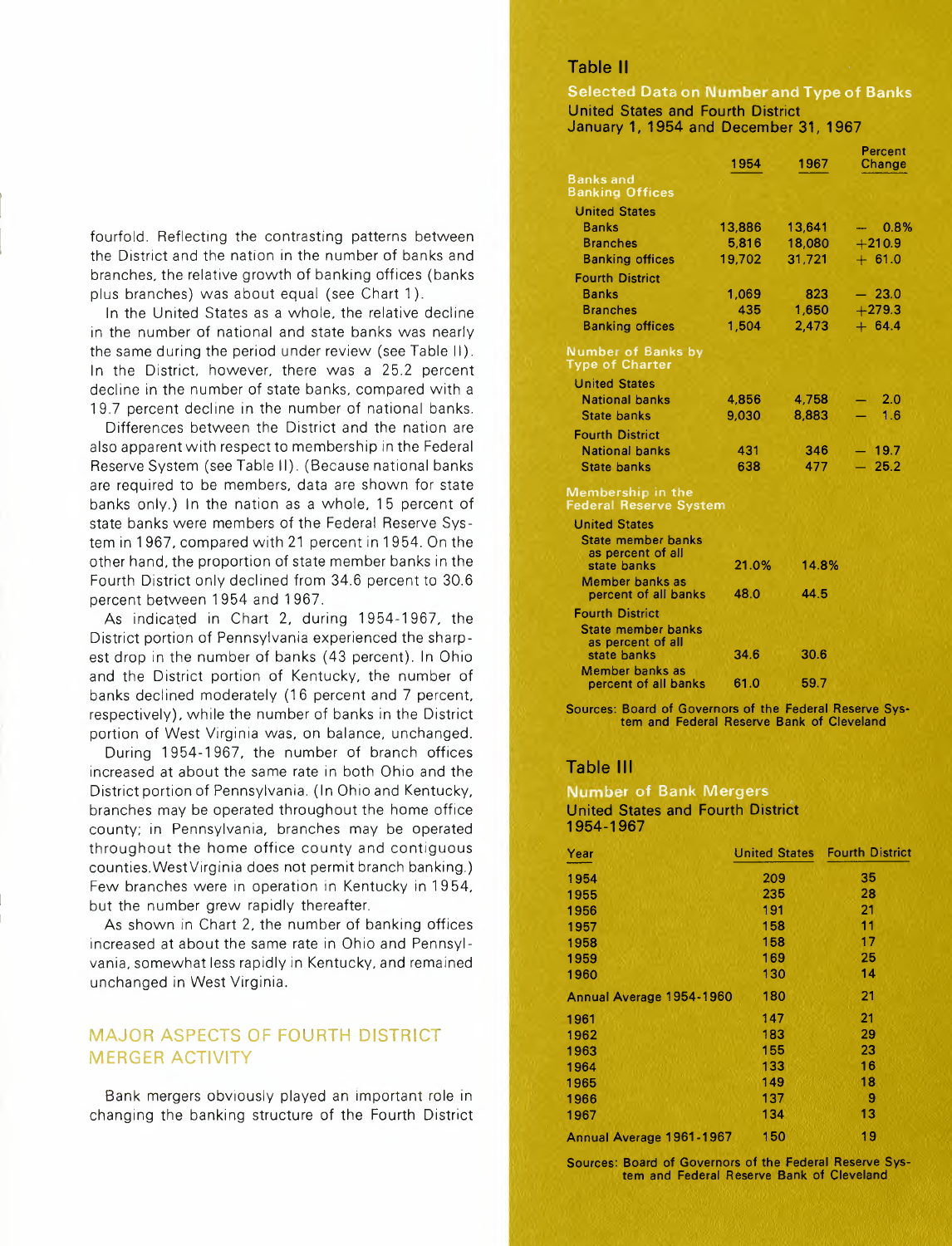Chart 5

## PERCENT DISTRIBUTION of COMMERCIAL **BANKS by DEPOSIT SIZE**

Fourth District and United States - Jan. 1, 1954 and Dec. 31, 1967



during the 1954-1967 period. However. the nature of the change is not apparent from the number of mergers only. The Bank Merger Act of 1960 and Bank Merger Act Amendment of 1966 changed the regulatory framework for the evaluation of mergers. especially with respect to the competitive effects of proposed mergers.

For this discussion. the 1954-1967 period is divided into two subperiods-1954-1960 and 1961-1967. Although it is too early to assess the effects of the 1966 Amendment on merger activity. some preliminary judgments of the effects of the Bank Merger Act of 1960 can be made. One fact is immediately clear: there was a reduction in the annual average number of mergers in the nation in the seven years following the Bank Merger Act. compared with the seven years preceding the Bank Merger Act (see Table III). In the United States. there was an annual average of 180 bank mergers for the 1954-1960 period. compared with an annual average of 150 for the 1961-1967 period. In the District. the average number of bank mergers was 21 a year in the period preceding the Bank Merger Act. compared with 19 in the period following the Act.

Information on the size of banks in the District involved in merger activity before and after the Bank Merger Act provides further insight on the merger movement. As a general matter. acquiring banks were much smaller in the period following the Bank Merger Act. Acquiring banks with over \$250 million in assets dropped from nearly one-third of all acquiring banks to one-eighth. while banks with assets under \$50 million rose from 30 percent to 56 percent of all acquiring banks (see Chart 3). Acquiring banks with \$100 million or more in total assets were involved in nearly 46 percent of mergers in the District during 1954-1960. compared with slightly less than 30 percent during 1961-1967. In fact. in the seven years preceding the Bank Merger Act. banks with assets in excess of \$1 billion acquired six banks. while no billion dollar bank was involved in merger activity in the District after 1960. The opposite situation is apparent for smaller banks. For example. the proportion of acquiring banks in the \$10 to \$25 million asset class rose from 16 percent to 23 percent between the two periods. This pattern is also apparent for other small size classes (see Chart 3).

The shift in the asset size patterns of acquiring banks reflects in part the impact of the Bank Merger Act of 1960 and in part the various Supreme Court decisions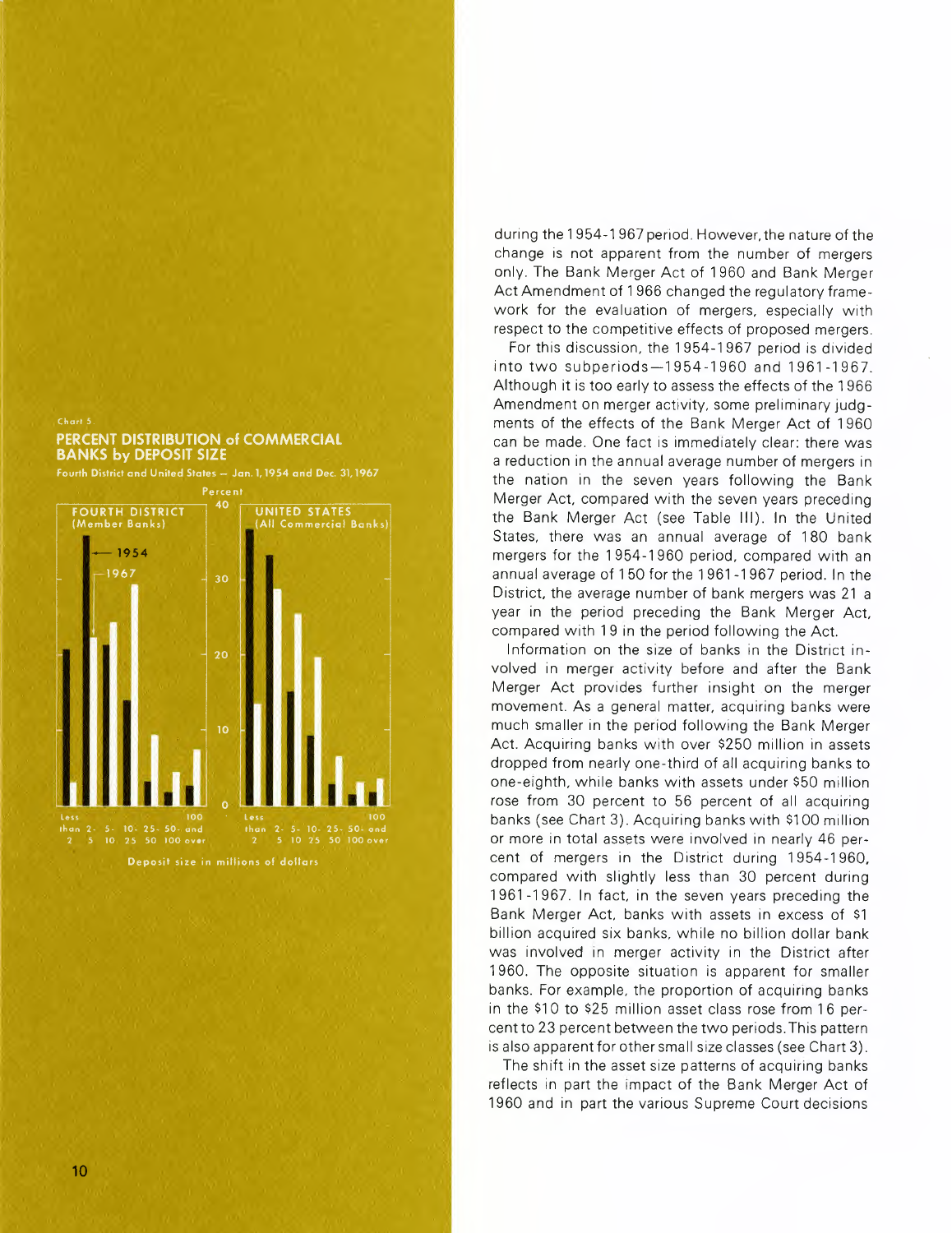that emphasized the anticompetitive effects of mergers. However. the shift did not necessarily result from denials of merger applications, but rather from a reduced number of merger applications by larger banks because of the belief that it would be more difficult to obtain approval of such mergers.

Changes between the two periods are also evident in the size of acquired banks (see Chart 4). In the 1954- 1960 period. banks with less than \$2 million in assets accounted for 26 percent of all acquired banks. in contrast to only 13 percent during 1961-1967. Banks in the next three asset size classes accounted for higher proportions in the latter period. There was relatively little change in the larger asset size classes (\$25 million and over) between the two periods.

More significant than the changes in the size of acquired banks between the two periods is the heavy concentration of acquired banks within the smallest asset size classes. Over the entire 14-year period. onehalf of the acquired banks had less than \$5 million in assets. and three-fourths had less than \$10 million inassets. In other words. the great majority of District mergers involved the acquisition of relatively small banks.

A number of factors are undoubtedly related to bank merger activity. From the standpoint of many of the small acquired banks. lack of management succession is one important factor. This factor seems to be particularly significant in nonmetropolitan areas where small. independent banks are often unable to pay the salaries required to attract capable young managers. Moreover. the attractive prices and terms offered to the stockholders of the acquired banks are also important influences on merger decisions. Stockholders of the merged banks frequently obtain the assessed value of their holdings in place of the open market price of the stock. which is often depressed due to the limited market for the shares of small banks.

On the other hand. the management of the acquiring bank often believes that a merger is a more efficient way to establish a branch in an area than to try to open a new branch. Expansion by merger is particularly attractive when the bank to be acquired has strong community ties and/or a convenient location. Such an acquisitio brings the acquiring bank the "good will" of an established concern that a new branch might not be able to develop for many years. Finally. mergers increase the

## **SHARE of DEPOSITS HELD at COMMERCIAL BANKS in the UNITED STATES**

Chart 6.

Banks Arrayed by Deposit Size - June 1957 and June 1967



### **SHARE of DEPOSITS HELD at COMMERCIAL BANKS in OHIO**

Banks Arrayed by Deposit Size - June 1957 and June 1967

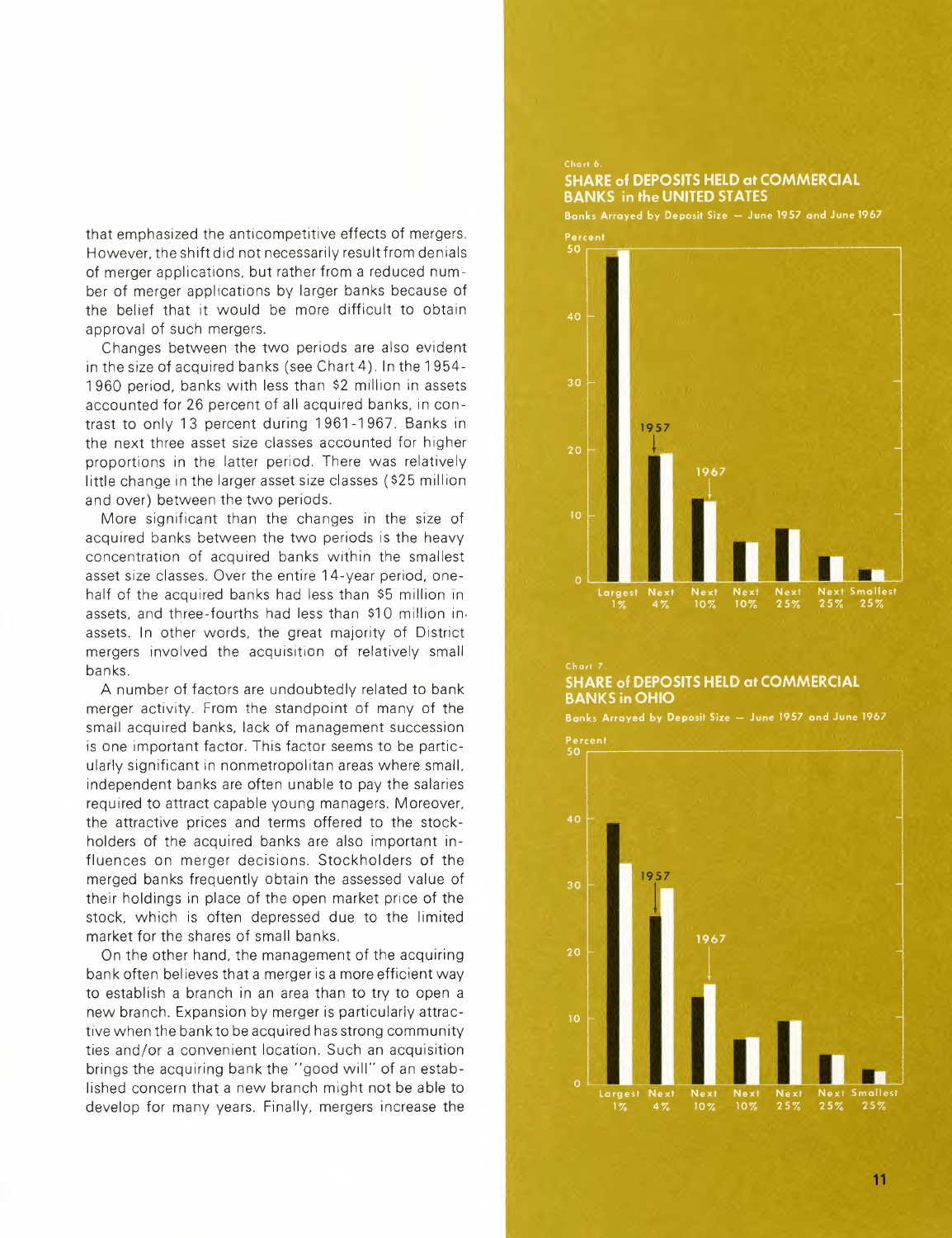#### Chart 8. **SHARE of DEPOSITS HELD at COMMERCIAL BANKS in PENNSYLVANIA**

Banks Arrayed by Deposit Size - June 1957 and June 1967



lending limit of banks, thereby permitting them to make larger individual loans.

# **SIZE DISTRIBUTION OF FOURTH DISTRICT BANKS**

Between 1954 and 1967, the distribution of banks by asset size changed considerably, largely reflecting the fact that three out of every four mergers in the District involved acquisition of a bank with \$10 million or less in assets. As shown in Chart 5, at the beginning of 1954, more than one-half of the member banks in the District held less than \$5 million in deposits. (Because data for nonmember banks are limited, the size distribution of banks in the District includes member banks only. As a result. the distribution has some upward bias because larger state banks are usually members of the Federal Reserve System.) In sharp contrast. only onefourth of all member banks in the District held less than \$5 million in deposits at yearend 1967. The sharpest decline occurred in the proportion of banks with less than \$2 million in deposits. In 1954, banks in this group accounted for 21 percent of member banks in the District. compared with only 3 percent in 1967. The proportion of member banks in the District with \$10 to \$25 million in deposits showed the sharpest increase, rising from 14 percent in 1954 to nearly 30 percent in 1967. Although some of the increase can be attributed to normal deposit growth, banks in the \$10 to \$25 million deposit size class absorbed 54 of the 280 banks acquired in the District during the period under review.

In the United States, the proportion represented by the smallest banks (less than \$2 million in deposits) dropped from more than one-third of all banks in 1954 to slightly more than one-eighth in 1967. The largest gains occurred in the two classes ranging from \$5 to \$25 million in deposits; the proportion of banks in these classes rose from 24 percent to 44 percent of all commercial banks in the nation.

## **DEPOSIT CONCENTRATION**

Although deposit concentration is one indicator of competition in banking, changes in deposit concentration over time can also be used to show the relative growth of banks. (The bars in Chart 6 represent the share of total deposits held at the largest 1 percent of the banks in the nation, at the next largest 4 percent. at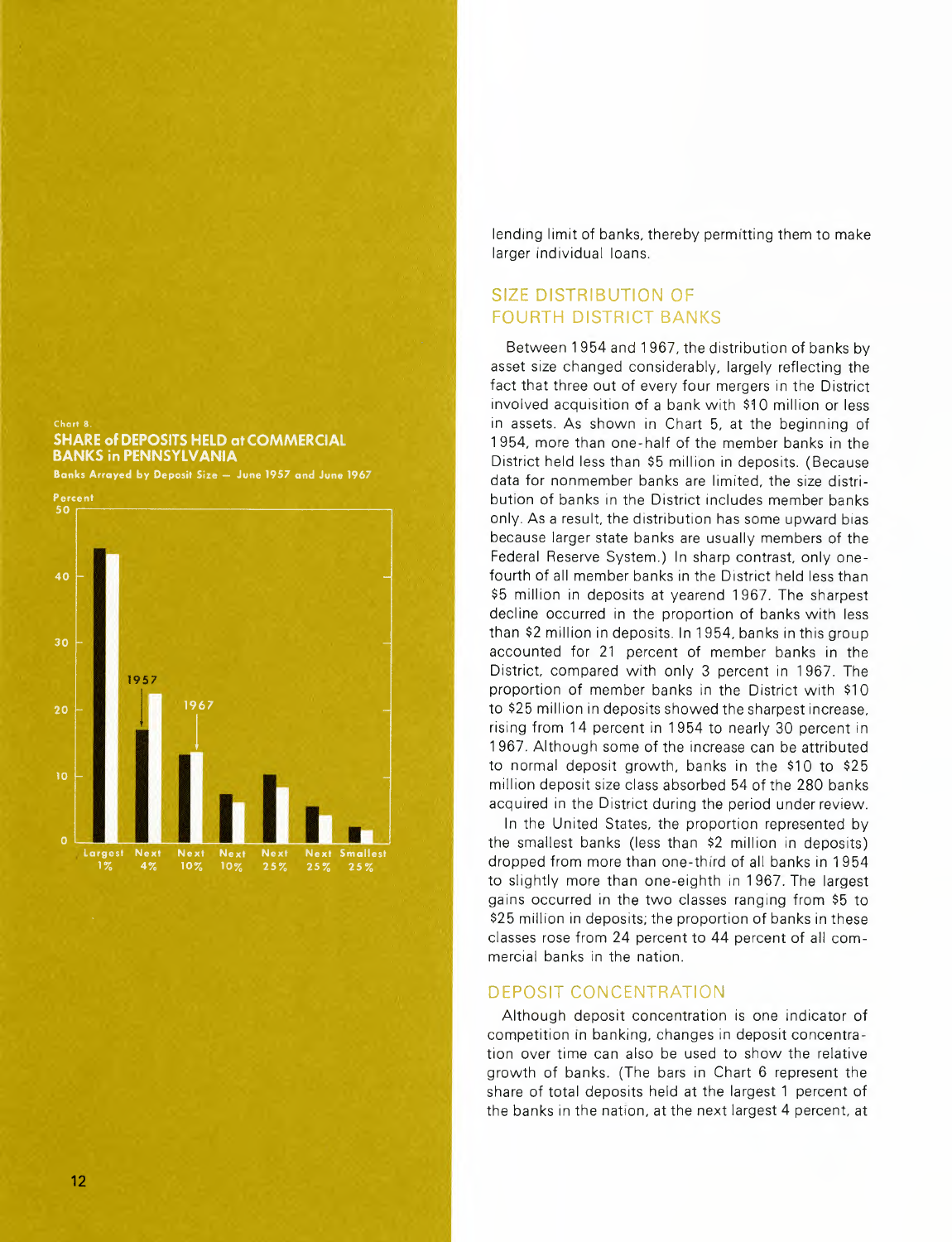the next 10 percent. etc.) Despite the large number of mergers in the nation and the upward shift in the size distribution of banks, there was virtually no change in the concentration of deposits during the period from June 1957 to June 1967. Although there were more than 13,500 banks in the United States at mid-1967. the largest 1 percent (136 banks) held virtually onehalf of all bank deposits, and the largest 0.1 percent (14 banks) held nearly one-fourth of all bank deposits. In fact. the largest 5 percent of the banks in the nation (those over \$60 million in deposits in 1967) held 70 percent of all bank deposits, underscoring the high concentration of deposits at the large banks in the nation. As of mid-1967, 95 percent of the nation's banks had deposits of less than \$60 million but held only 30 percent of the deposits in the nation.

In contrast to the absence of any change in deposit concentration in the nation between mid-1957 and mid-1967, noticeable changes occurred in Ohio (see Chart 7). At mid-1957, the largest 1 percent of Ohio banks held 39 percent of all bank deposits in the state, compared with 33 percent at mid-1967. On the other hand, the next largest 4 percent of the banks (with deposits ranging from \$90 to \$500 million in 1967) increased their share of deposits from 25 percent to 29 percent over the period. The next largest 10 percent of banks in Ohio (from \$30 to \$90 million in 1967) also increased their share of deposits (see Chart 7). Interestingly, there was virtually no change in the share of deposits held by banks in the four smallest size classes. In short. the share of deposits held by the largest 1 percent of the banks in Ohio dropped between mid-1957 and mid-1967, while the shares held by the next largest 4 percent and the next largest 10 percent of the banks increased, due largely to the extensive merger activity of the banks in these two size classes.

The experience of banks in Pennsylvania was essentially the same as that of banks in Ohio (see Chart 8). The share of total deposits held by the largest 1 percent of banks in Pennsylvania declined very slightly (from 44 percent at mid-1957 to 43 percent at mid-1967), while the proportions held by the next largest 4 percent of the banks (\$100 to \$700 million in deposits in 1967) increased sharply (from 17 percent in mid-1957 to 22 percent in mid-1967). The share of deposits held by the next largest 10 percent of Pennsylvania banks (from \$30 to \$100 million in deposits) remained about the

same, while the share of deposits held by banks in each of the four smallest size classes declined.

In both Ohio and Pennsylvania, changes in deposit shares were due largely to the merger activity of medium-sized banks. In other words, while the mediumsized banks grew externally through merger as well as internally, the growth of the largest banks was primarily internal.

There were very few mergers in Kentucky and West Virginia during the period under review; as a result. little change occurred in deposit concentration in the two states.

## **CONCLUDING COMMENTS**

Since 1954, regulation of the nation's banking structure has become more formalized through the Bank Holding Company Act of 1956, the Bank Merger Act of 1960, the Bank Merger Act Amendment of 1966, and numerous Supreme Court decisions. In particular, specific criteria were established to evaluate proposed holding company acquisitions and mergers, with special emphasis placed on the competitive effects of proposed transactions.

In addition to changes in the framework of banking structure regulation, significant changes in the nation's banking structure occurred through a combination of new bank formations, new branch offices, mergers, and the formation and expansion of bank holding companies. Within the Fourth District. branching and mergers were the two most important means of structural change. Interestingly, the net decline in the number of banks in the District during 1954-1967 about equalled the net decline in the number of banks in the nation.

The Bank Merger Act of 1960 apparently had a significant effect on the course of merger activity in the District. as the size of acquiring banks in the District was decidedly smaller in the period following the Act than in the period preceding the Act. Bank merger activity, coupled with normal deposit growth, shifted the size distribution of member banks in the District toward the middle of the range, as most of the mergers in the District involved the acquisition of small banks. As a general matter, during the 1957 -1967 period, the share of deposits held by the largest banks in Ohio and Pennsylvania declined, while the share of deposits held by medium-sized banks in the two states increased.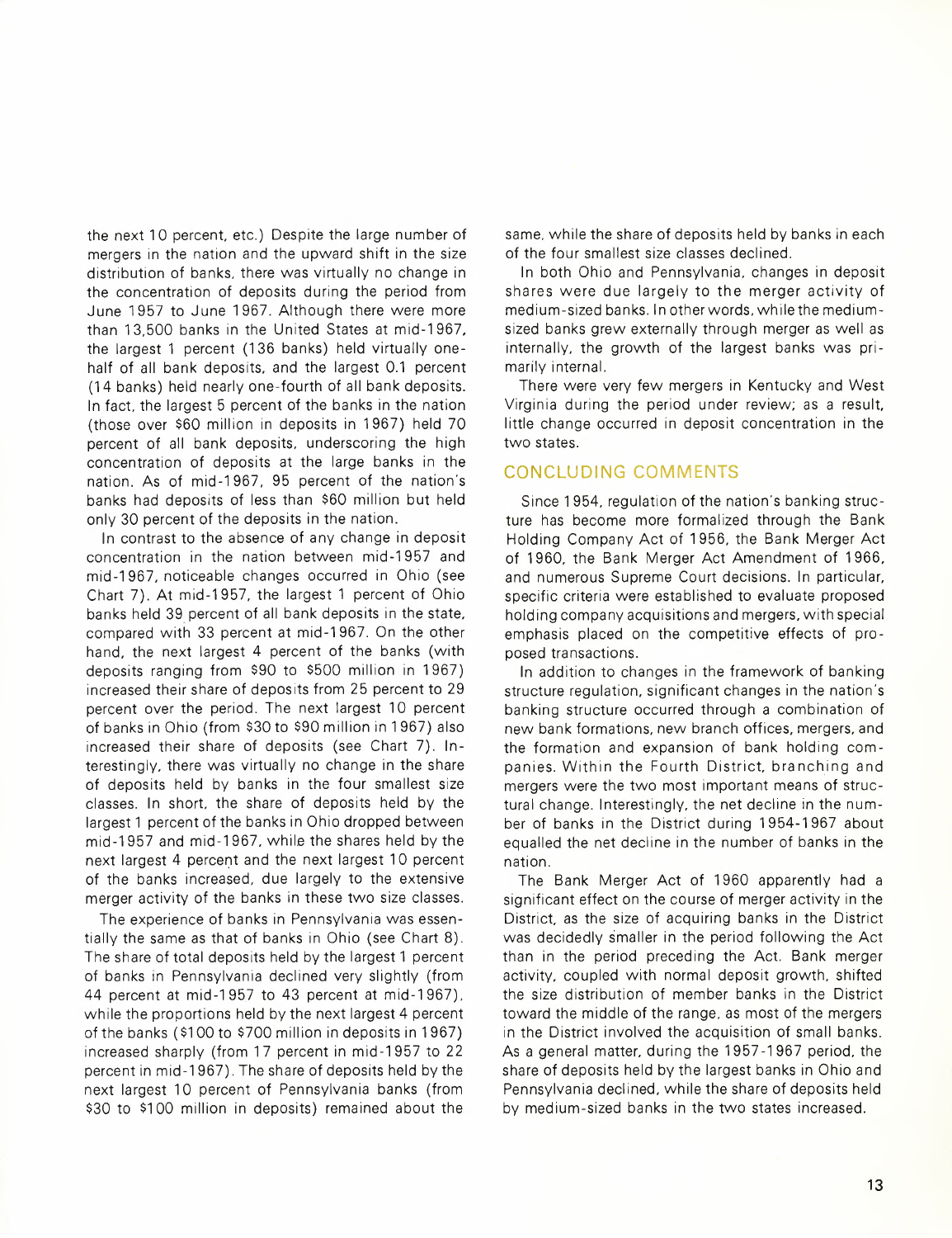# **COMPARATIVE** STATEMENT OF **CONDITION**

|  | <b>COMPARISON</b>   |  |
|--|---------------------|--|
|  | <b>OF EARNINGS</b>  |  |
|  | <b>AND EXPENSES</b> |  |

| <b>ASSETS</b>                                                                                                                                                                                                                      | Dec. 31, 1968                | Dec. 31, 1967                 |
|------------------------------------------------------------------------------------------------------------------------------------------------------------------------------------------------------------------------------------|------------------------------|-------------------------------|
| Gold Certificate Reserves.                                                                                                                                                                                                         | \$739,174,302                | \$921,534,181                 |
| Federal Reserve Notes of Other Banks.                                                                                                                                                                                              | 66,500,994                   | 64,876,776                    |
| Other Cash (et al., a) and a contract and a contract of the Cash of the contract of the Cash of the Cash of the                                                                                                                    | 23,827,000                   | 48,188,824                    |
| Discounts and Advances                                                                                                                                                                                                             | 11,200,000                   | 500,000                       |
| U. S. Government Securities:                                                                                                                                                                                                       |                              |                               |
|                                                                                                                                                                                                                                    | 1,479,245,000                | 1,220,706,000                 |
| Notes                                                                                                                                                                                                                              | 2,263,966,000<br>431,758,000 | 2,056,860,000<br>465,076,000  |
| Bonds<br>Total U. S. Government Securities.                                                                                                                                                                                        | 4,174,969,000                | 3,742,642,000                 |
| Total Loans and Securities.                                                                                                                                                                                                        | 4,186,169,000                | 3,743,142,000                 |
| Cash Items in Process of Collection.                                                                                                                                                                                               | 806,896,292                  | 740,247,276                   |
| Bank Premises                                                                                                                                                                                                                      | 4,789,980                    | 4,799,415                     |
| Other Assets <b>Example 2</b> and the contract the contract of the contract of the contract of the contract of the contract of the contract of the contract of the contract of the contract of the contract of the contract of the | 224,264,090                  | 169,534,321                   |
| Total Assets <b>Fig. 1. Accept and Assets Fig. 1. Accept and Assets</b>                                                                                                                                                            | \$6,051,621,658              | \$5,692,322,793               |
| <b>LIABILITIES</b>                                                                                                                                                                                                                 |                              |                               |
| Federal Reserve Notes                                                                                                                                                                                                              | \$3,700,086,690              | \$3,404,389,597               |
| Deposits:                                                                                                                                                                                                                          |                              |                               |
| Member Bank - Reserve Accounts                                                                                                                                                                                                     | 1,538,328,399                | 1,448,512,687                 |
| U. S. Treasurer - General Account                                                                                                                                                                                                  | 512,836                      | 66,320,161                    |
| Foreign.                                                                                                                                                                                                                           | 19,800,000                   | 12,600,000                    |
| Other Deposits                                                                                                                                                                                                                     | 17,856,952                   | 13,658,388                    |
| Total Deposits and a contract of the state of the state of the state of the state of the state of the state of                                                                                                                     | 1,576,498,187                | 1,541,091,236                 |
| Deferred Availability Cash Items                                                                                                                                                                                                   | 632,266,337                  | 617,152,276                   |
| Other Liabilities                                                                                                                                                                                                                  | 30,755,044                   | 21,920,484<br>\$5,584,553,593 |
| Total Liabilities                                                                                                                                                                                                                  | \$5,939,606,258              |                               |
| <b>CAPITAL ACCOUNTS</b>                                                                                                                                                                                                            |                              |                               |
| Capital Paid In                                                                                                                                                                                                                    | 56,007,700                   | 53,884,600                    |
| Surplus, and a contract of the contract of the contract of the contract of the contract of the contract of the                                                                                                                     | 56,007,700                   | 53,884,600                    |
| Total Liabilities and Capital Accounts                                                                                                                                                                                             | \$6,051,621,658              | \$5,692,322,793               |
| Contingent Liability on Acceptances<br>Purchased for Foreign Correspondents.                                                                                                                                                       | 9,828,000<br>\$              | \$<br>14,085,000              |
|                                                                                                                                                                                                                                    |                              |                               |
|                                                                                                                                                                                                                                    |                              |                               |
| Total Current Earnings                                                                                                                                                                                                             | \$211,217,526                | \$169,185,295                 |
| Net Expenses and a contract the contract of the Network of the Network of the Network of the Network of the Network of the Network of the Network of the Network of the Network of the Network of the Network of the Network o     | 17,607,834                   | 16,334,774                    |
| Current Net Earnings                                                                                                                                                                                                               | 193,609,692                  | 152,850,521                   |
| Additions to Current Net Earnings:<br>Profit on Sales of U. S. Government                                                                                                                                                          |                              |                               |
| Securities (Net).                                                                                                                                                                                                                  | 61,657                       | 59,194                        |
| Profit on Foreign Exchange Transactions (Net). .                                                                                                                                                                                   | 724,448                      | 128,800                       |
| All Other and a subsequently and a subsequently state of the state of the state of the state of the                                                                                                                                | 3,254                        | 13,288                        |
| Total Additions                                                                                                                                                                                                                    | 789,359                      | 201,282                       |
| Deductions from Current Net Earnings.                                                                                                                                                                                              | 17,631                       | 685                           |
| Net Additions                                                                                                                                                                                                                      | 771,728                      | 200,597                       |
| Net Earnings before Payments to U.S. Treasury                                                                                                                                                                                      | \$194,381,420                | \$153,051,118                 |
| Dividends Paid.                                                                                                                                                                                                                    | 3,296,071<br>S.              | 3,130,507<br>\$               |
| Payments to U. S. Treasury (Interest on F. R. Notes).                                                                                                                                                                              | 188,962,249                  | 147, 164, 761                 |
| Transferred to Surplus                                                                                                                                                                                                             | 2,123,100                    | 2,755,850                     |
| Total                                                                                                                                                                                                                              | \$194,381,420                | \$153,051,118                 |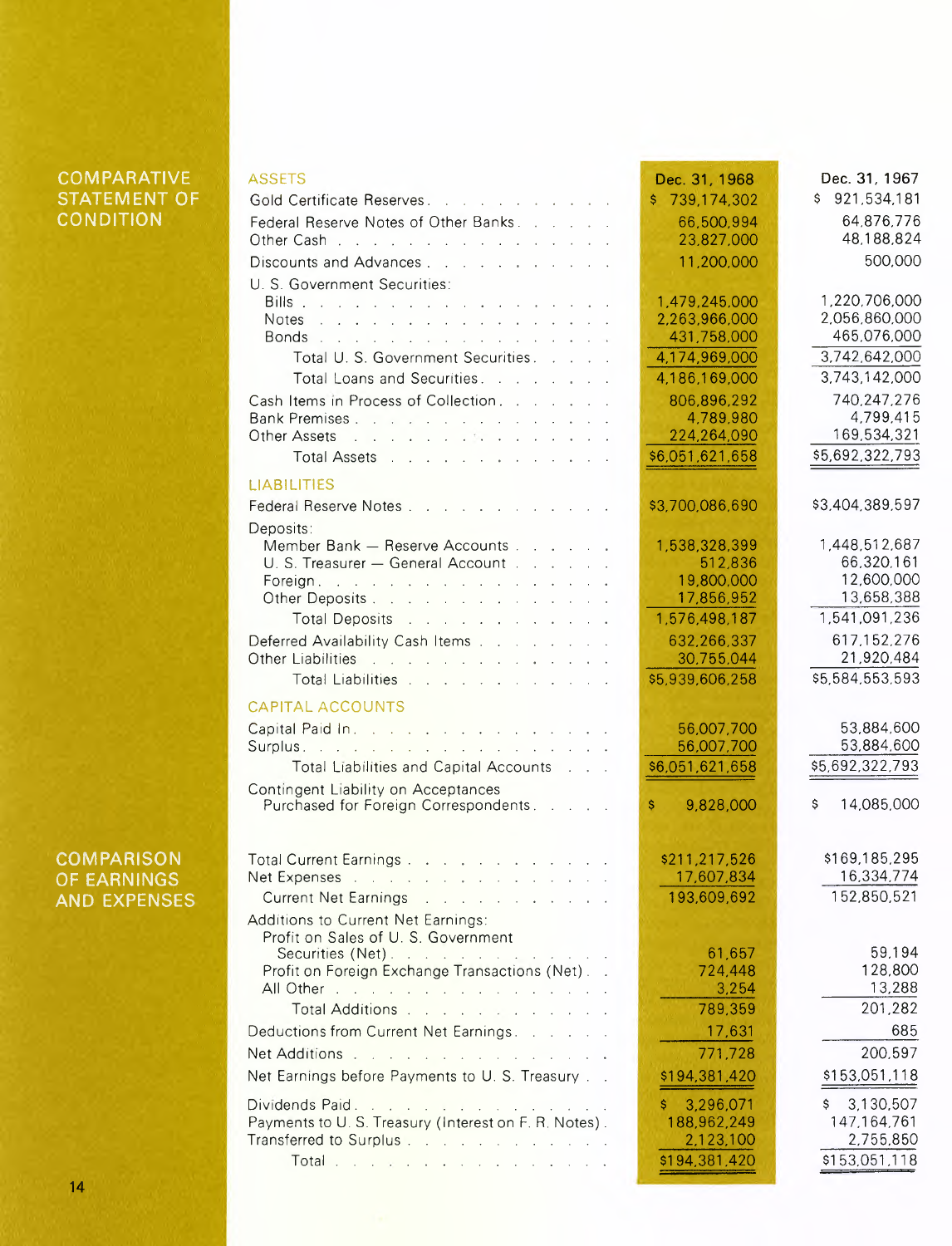# **FEDERAL RESERVE BANK OF CLEVELAND**

#### **DIRECTORS**

#### *Chairman*

ALBERT G. CLAY, *President* Clay Tobacco Company, Mt. Sterling, Kentucky

*Deputy Chairman*

J. WARD KEENER, *Chairman of the Board and Chief Executive Officer* The B. F. Goodrich Company, Akron, Ohio

JOHN L. GUSHMAN *President and Chief Executive Officer* Anchor Hocking Glass Corporation Lancaster, Ohio

J. WILLIAM HENDERSON, JR. *President*

Buckeye International, Inc. Columbus, Ohio

RICHARD R. HOLLINGTON

*President President* The Ohio Bank and Savings Company Coshocton National Bank

GEORGE F. KARCH *Chairman of the Board and President* The Cleveland Trust Company Cleveland, Ohio

R. STANLEY LAING

*President* The National Cash Register Company Dayton, Ohio

SEWARD D. SCHOOLER<br>President Findlay, Ohio Coshocton, Ohio

HORACE A. SHEPARD *President* TRW Inc.

Cleveland, Ohio

*Member, Federal Advisory Council*

JOHN A. MAYER *Chairman of the Board and Chief Executive Officer* Mellon National Bank and Trust Company Pittsburgh, Pennsylvania

#### **OFFICERS**

*President* W. BRADDOCK HICKMAN

*First Vice President* WALTER H. MacDONALD

GEORGE E. BOOTH, JR. *Vice President and Cashier* PAUL BREIDENBACH *Vice President and General Counsel* ROGER R. CLOUSE *Vice President and Secretary* ELMER F. FRICEK *Vice President* CLYDE HARRELL *Vice President* WILLIAM H. HENDRICKS *Vice President* JOHN J. HOY *Vice President* HARRY W. HUNING *Vice President* FRED S. KELLY *Vice President* FRED O. KIEL *Vice President* CLIFFORD G. MILLER *Vice President* ELFER B. MILLER *General Auditor*

MARGRET A. BEEKEL *Assistant Vice President and Economist* R. JOSEPH GINNANE *Assistant Vice President* ROBERT G. HOOVER *Assistant Vice President* LESTER M. SELBY *Assistant Vice President and Assistant Secretary* LARRY R. SHOTWELL *Assistant Vice President and Economist* H. MILTON PUGH *Chief Examiner* OSCAR H. BEACH, JR. *Assistant Cashier* ANNE J. ERSTE *Assistant Cashier* THOMAS E. ORMISTON, JR. *Assistant Cashier* ROBERT E. SHOWALTER *Assistant Cashier* DAVID J. WEITZEL *Assistant Cashier* HAROLD J. SWART *Assistant General Auditor*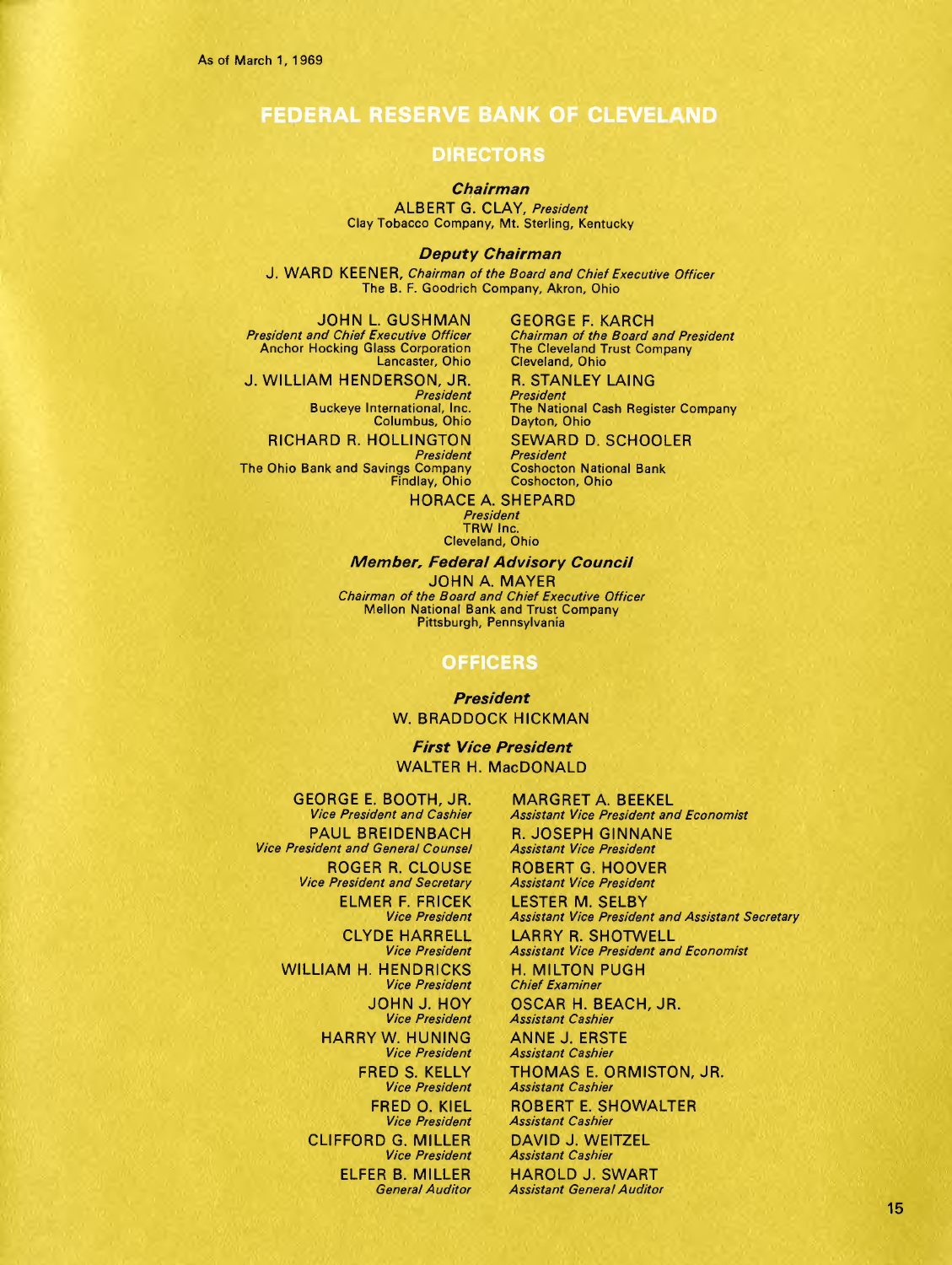As of March 1, 1969

# **CINCINNATI BRANCH**

#### **DIRECTORS**

#### *Chairman*

GRAHAM E. MARX, *President and General Manager* The G. A. Gray Company, Cincinnati, Ohio

*Presiden<br>Ashland Oil & Refining Compan* Ashland, Kentucky

> ROBERT J. BARTH *President* The First National Bank Dayton, Ohio

JOHN W. HUMPHREY *Chairman of the Board* The Philip Carey Manufacturing Company Cincinnati, Ohio

ORIN E. ATKINS ROBERT B. JOHNSON

*President* Pikeville National Bank & Trust Company Pikeville, Kentucky

FLETCHER E. NYCE *President* The Central Trust Company Cincinnati, Ohio

PHILLIP R. SHRIVER

*President*<br>Miami Universit<br>Oxford, Ohio

## **OFFICERS**

FRED O. KIEL *Vice President* ROBERT D. DUGGAN *Cashier*

DONALD G. BENJAMIN *Assistant Cashier* JOSEPH W. CROWLEY

*Assistant Cashier* HOWARD E. TAYLOR *Assistant Cashier*

# **PITTSBURGH BRANCH**

## **DIRECTORS**

#### *Chairman*

LAWRENCE E. WALKLEY, *President and Chief Executive Officer* Westinghouse Air Brake Company, Pittsburgh, Pennsylvania

CHARLES M. BEEGHLY *Chairman of the Executive Committee* Jones and Laughlin Steel Corporation Pittsburgh, Pennsylvania

> CHARLES H. BRACKEN *Presiden<br>Ma*rine National Bank Erie, Pennsylvania

GEORGE SCULL COOK *President* Somerset Trust Company Somerset, Pennsylvania RICHARD M. CYERT

*Dean* Graduate School of Industrial Administration Carnegie-Mellon University Pittsburgh, Pennsylvania

BOB RAWLS DORSEY *President* Gulf Oil Corporation Pittsburgh, Pennsylvania

THOMAS L. WENTLING *President* First National Bank of Westmoreland Greensburg, Pennsylvania

# **OFFICERS**

CLYDE HARRELL *Vice President* JAMES H. CAMPBELL *Cashier*

CHARLES E. HOUPT *Assistant Vice President*

J. ROBERT AUFDERHEIDE *Assistant Cashier*

PAUL H. DORN *Assistant Cashier*